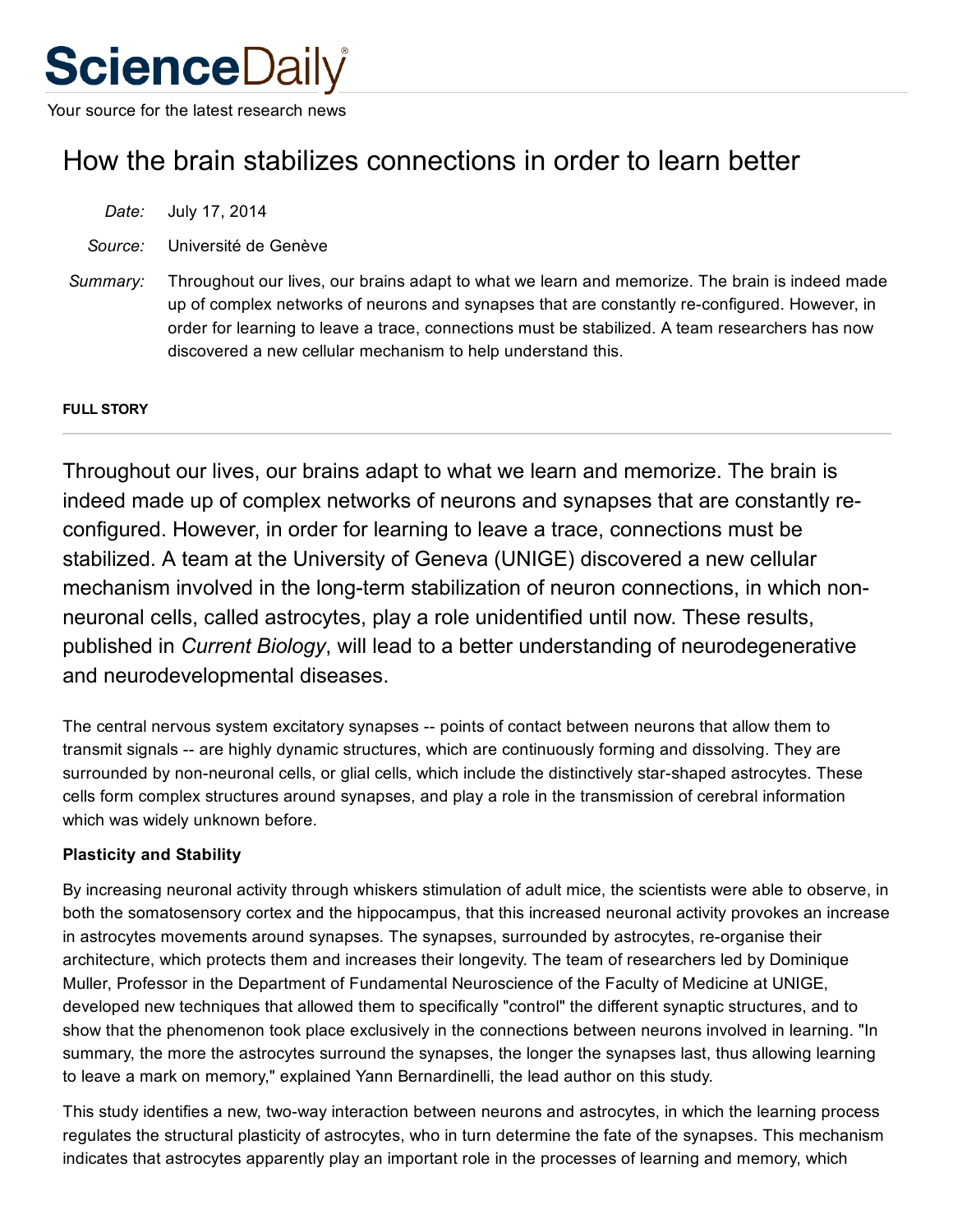present abnormally in various neurodegenerative and neurodevelopmental diseases, among which Alzheimer's, autism, or Fragile X syndrome.

This discovery highlights the until now underestimated importance of cells which, despite being non-neuronal, participate in a crucial way in the cerebral mechanisms that allow us to learn and retain memories of what we have learned.

#### Story Source:

The above post is reprinted from [materials](http://www.eurekalert.org/pub_releases/2014-07/udg-htb071714.php) provided by [Université](http://www.unige.ch/international/index_en.html) de Genève. *Note: Content may be edited for style and length.*

#### Journal Reference:

1. Yann Bernardinelli, Jerome Randall, Elia Janett, Irina Nikonenko, Stéphane König, Emma Victoria Jones, Carmen E. Flores, Keith K. Murai, Christian G. Bochet, Anthony Holtmaat, Dominique Muller. Activity-Dependent Structural Plasticity of Perisynaptic Astrocytic Domains Promotes Excitatory Synapse Stability. *Current Biology*, 2014; DOI: [10.1016/j.cub.2014.06.025](http://dx.doi.org/10.1016/j.cub.2014.06.025)

| <b>Cite This Page:</b>                                                                                   | MLA APA | Chicago |
|----------------------------------------------------------------------------------------------------------|---------|---------|
| Université de Cenève. Il leur the broin etabilizes connections in erder to learn better Il Cejense Deily |         |         |

Université de Genève. "How the brain stabilizes connections in order to learn better." ScienceDaily. ScienceDaily, 17 July 2014. <www.sciencedaily.com/releases/2014/07/140717125047.htm>.